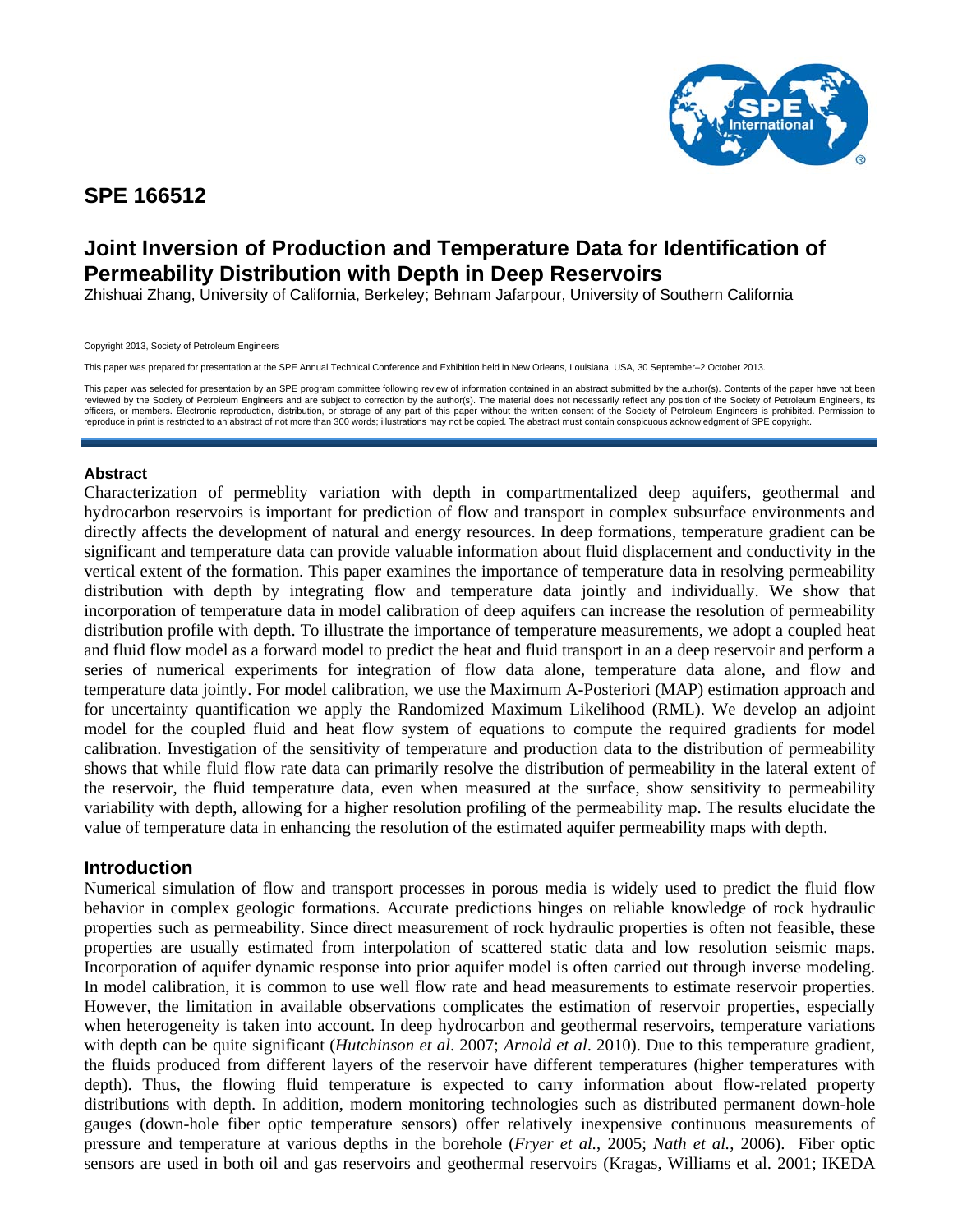Naotsugu 2002). Continuous measurements of the down-hole pressure and temperature provide important monitoring data for real-time characterization and development plans.

To integrate temperature and fluid flow measurements into aquifer/reservoir models, coupled subsurface flow and heat transport must be used as forward model. Commercial software can be used for numerical simulation of coupled fluid flow and heat transport in porous media (e.g., *Pruess et al*. 1999). In addition, calibration of nonisothermal reservoir models from various observations has been investigated using several methods, including Maximum A Posteriori (MAP) estimation, Markov Chain Monte-Carlo (MCMC) approach, and the ensemble Kalman filter (EnKF) (*Woodbury and Smith*, 1988; *Rath et al*. 2006; *Kiryukhin et al*., 2008; *Kühn and Gessner*, 2009; *Mukhopadhyay*, 2009; *Vogt et al*. 2012). Very few of these studies consider the heterogeneity of reservoir properties. Bayesian inversion theory is commonly applied to parameter estimation problems, where the goal is to characterize the posterior probability density function (PDF) of the uncertain parameters by combining their prior PDF with the observed data, through a likelihood function (*Tarantola*, 2005; *Oliver et al*. 2008). Complete characterization of the posterior PDF is only possible under very limiting assumptions (e.g., linear Gaussian case) that are not met in real applications where large-scale nonlinear flow and transport models are used. In such cases, probabilistic inversion methods aim to either estimate point statistics (e.g., mean, variance) of the parameter posterior PDF, e.g., the MAP estimate, or approximate the posterior PDF by generating several realizations from it, e.g., RML, EnKF and MCMC methods, (*Kitanidis*, 1995; *Evensen*, 1994; *Oliver et al*. 1996; *Tarantola*, 2005; *Oliver et al*. 2008, *Vrugt et al*., 2008, *Henricks Franssen et al.*, 2009). A main advantage of the latter approach is that it provides a practical framework for uncertainty quantification.

In this paper, we consider the MAP estimation approach for joint inversion of flow and temperature data and apply the RML method for uncertainty quantification. The MAP and RML estimation approaches involve the solution of an optimization problem. Gradient-based solution methods can be used to obtain these estimates. They are efficient when the gradient of the optimization objective function with respect to the unknown parameters is readily available, e.g. through the adjoint method (*Neuman and Carrera,* 1985; *Giering and Kaminski*, 1998; *Oliver et al*. 2008). In this paper, we implement the adjoint method for coupled fluid flow and heat transport to compute the gradients required for joint inversion of flow and temperature observations. The remainder of this paper is organized as follows. We first present the principles and modeling approach for coupled simulation of fluid and heat flow and the adjoint method for gradient calculation, followed by a brief overview of the MAP and RML estimation methods. We then present the experimental setup and show the results of applying the MAP and RML methods to characterization of heterogeneous reservoirs, before presenting the conclusions.

#### **Coupled Fluid and Heat Flow Equations**

To implement the joint inversion of flow rate and temperature data, a coupled fluid and heat flow model is needed (as a forward model) to relate the observations of produced fluid flow rates and temperatures to uncertain input model parameters. Here we first present the underlying equations of our forward model, followed by the general Bayesian inversion framework.

#### **Non-isothermal Flow Model**

Coupled fluid and heat flow in porous media has been studied for many years, and a comprehensive approach is presented in (*Bejan*, 2004). The governing equations are derived from a combination of mass conservation and energy conservation equations with Darcy's law.

#### **Non-isothermal Flow Model**

Coupled fluid and heat flow in porous media has been studied for many years, and a comprehensive approach is presented in (*Bejan*, 2004). The governing equations are derived from a combination of mass conservation and energy conservation equations with Darcy's law. After combining the energy equations for solid and fluid parts and incorporating Darcy's Law, the final equation describing the fluid flow and heat transport can be expressed as

$$
\rho_f c_{pf} \left( \sigma \frac{\partial T}{\partial t} + \vec{v} \cdot \nabla T \right) = \nabla \cdot (k \nabla T) + \rho_{f0} \tilde{q} c_{pf} (T_s - T) + \beta_f T \Phi \frac{\partial P}{\partial t} + \beta_f T \vec{v} \cdot \nabla P + \frac{\mu}{K} (\vec{v})^2 \tag{1}
$$

where the notations used are as follows:  $\rho$  = density of fluid in reservoir condition  $\rho_0$  = density of fluid at standard condition  $\vec{v} = u\hat{i} + v\hat{j} + w\hat{k}$  = velocity of fluid,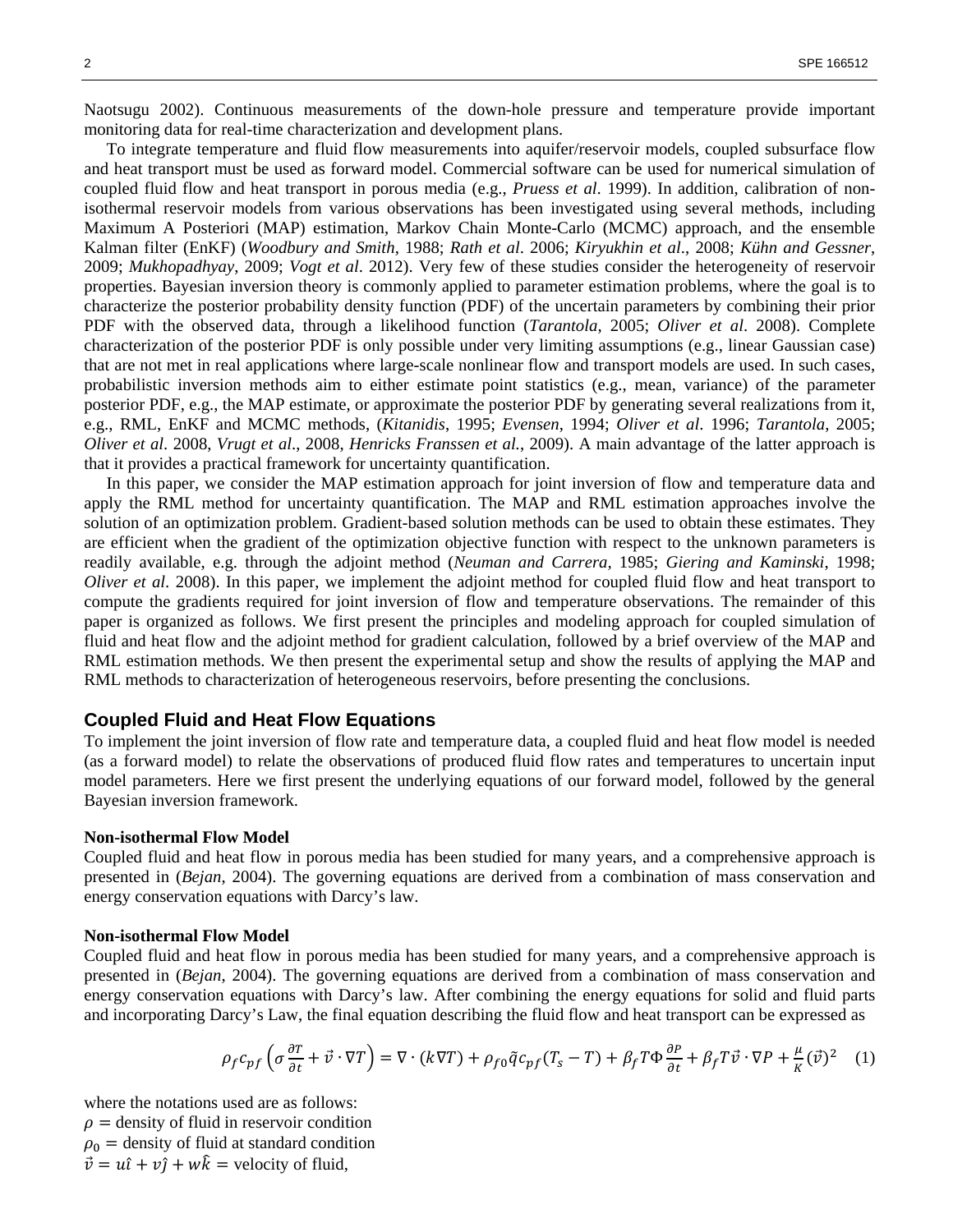$\tilde{q}$  = volume of injected (+) or produced (-) fluid at standard condition in unit reservoir volume and unit time  $\frac{\partial}{\partial t}$  =  $\frac{\partial}{\partial t}$  +  $u \frac{\partial}{\partial x}$  +  $v \frac{\partial}{\partial y}$ +  $w \frac{\partial}{\partial z}$  = material derivative  $P =$  fluid pressure  $k =$  fluid thermal conductivity  $\mu$  = fluid viscosity  $\mu \Phi =$  viscous dissipation term  $\Phi =$  a function of the spatial derivative of velocity (in two dimension  $\Phi = 2\left[\left(\frac{\partial u}{\partial x}\right)^2 + \left(\frac{\partial u}{\partial y}\right)^2\right] + \left(\frac{\partial u}{\partial y} + \frac{\partial v}{\partial x}\right)^2$ )  $T_s$  = temperatures of the fluid going into the system  $T =$  temperatures of the fluid going out of the system  $c_p$  = constant pressure heat capacity of the liquid  $\beta$  = coefficient of thermal expansion (for an incompressible fluid  $\beta$  = 0 and for an ideal gas  $\beta$ T = 1)

$$
\sigma = \frac{\Phi \rho_f c_{pf} + (1 - \Phi \rho_s c_{ps})}{\rho_f c_{pf}}.
$$

In this paper, we use a finite difference numerical scheme to solve the above coupled fluid and heat flow equations to predict the evolution of fluid flow and temperature in an aquifer. The time evolution of these state variables can predict the flowing rate and temperature at each well as a function of input model parameters (e.g., aquifer permeability distribution). In the next section, we present the general Bayesian inverse modeling framework for conditioning uncertain aquifer permeability distributions on observed flow rate and temperature measurements. We apply this framework for joint inversion of flow rate and temperature data to study the role of fluid flow temperature on constraining the permeability in the vertical extent of aquifers.

#### **Bayesian Inverse Modeling Approach**

In this section we present a brief overview of the MAP and RML estimation methods. We assume a Gaussian prior PDF for the parameters **m** and a Gaussian likelihood model to represent the measurements  $\mathbf{d}_{obs}$ . We consider the measurement model  $g(m)$  as a nonlinear function of the parameters. The conditional PDF of the unknown parameters can be expressed by invoking the Baye's rule (*Tarantola*, 2005)

$$
f(\mathbf{m}|\mathbf{d}_{\mathbf{obs}}) = f(\mathbf{d}_{\mathbf{obs}}|\mathbf{m})f(\mathbf{m})/f(\mathbf{d}_{\mathbf{obs}})
$$
 (2)

Assuming a Gaussian prior PDF

$$
f(\mathbf{m}) = c_1 \exp\left[-\frac{1}{2}(\mathbf{m} - \mathbf{m}_{\text{prior}})^T \mathbf{C}_{\mathbf{m}}^{-1}(\mathbf{m} - \mathbf{m}_{prior})\right]
$$
(3)

and likelihood function

$$
f(\mathbf{d}_{\mathbf{obs}}|\mathbf{m}) = c_2 \exp\left[-\frac{1}{2}(\mathbf{g}(\mathbf{m}) - \mathbf{d}_{\mathbf{obs}})^T \mathbf{C}_{\mathbf{d}}^{-1} (\mathbf{g}(\mathbf{m}) - \mathbf{d}_{\mathbf{obs}})\right]
$$
(4)

and using simple algebraic manipulations, the posterior PDF can be reduced to (Tarantola, 2005)

$$
f(\mathbf{m}|\mathbf{d}_{\mathbf{obs}}) = a \exp\left[-\frac{1}{2}(\mathbf{m} - \mathbf{m}_{\text{prior}})^T \mathbf{C}_{\mathbf{m}}^{-1}(\mathbf{m} - \mathbf{m}_{\text{prior}}) - \frac{1}{2}(\mathbf{g}(\mathbf{m}) - \mathbf{d}_{\mathbf{obs}})^T \mathbf{C}_{\mathbf{d}}^{-1}(\mathbf{g}(\mathbf{m}) - \mathbf{d}_{\mathbf{obs}})\right]
$$
(5)

where *a* is a normalizing constant. In the above equations, **m** is a  $N_m$ dimensional column vector with prior mean and covariance  $\mathbf{m}_{prior}$  and covariance  $\mathbf{C}_m$ , respectively, and  $\mathbf{d} = \mathbf{g}(\mathbf{m})$  is a  $N_d$  dimensional vector containing the observable quantities with mean  $\mathbf{d}_{obs}$  and covariance  $\mathbf{C}_{d}$ . For the nonlinear measurement operator  $\mathbf{d} = \mathbf{g}(\mathbf{m})$ , the posterior PDF in Eq. (4) takes a more complex non-Gaussian form that, in general, cannot be represented analytically. Two general approaches are considered in the literature for characterization of the resulting posterior PDF. The first approach aims to estimate important point statistics of the posterior PDF, such as its mean and covariance, which provide incomplete, yet important, characterization of the conditional parameter distribution. The second class of methods focuses on approximating the posterior PDF by generating several conditional realizations (e.g., MCMC and RML), that enable a systematic approach uncertainty quantification for the flow and transport predictions. We adopt the MAP and RML estimation methods and focus our attention on evaluating the importance of temperature data in enhancing the estimation of reservoir permeability distribution with depth.

#### **Maximum A Posteriori Estimate**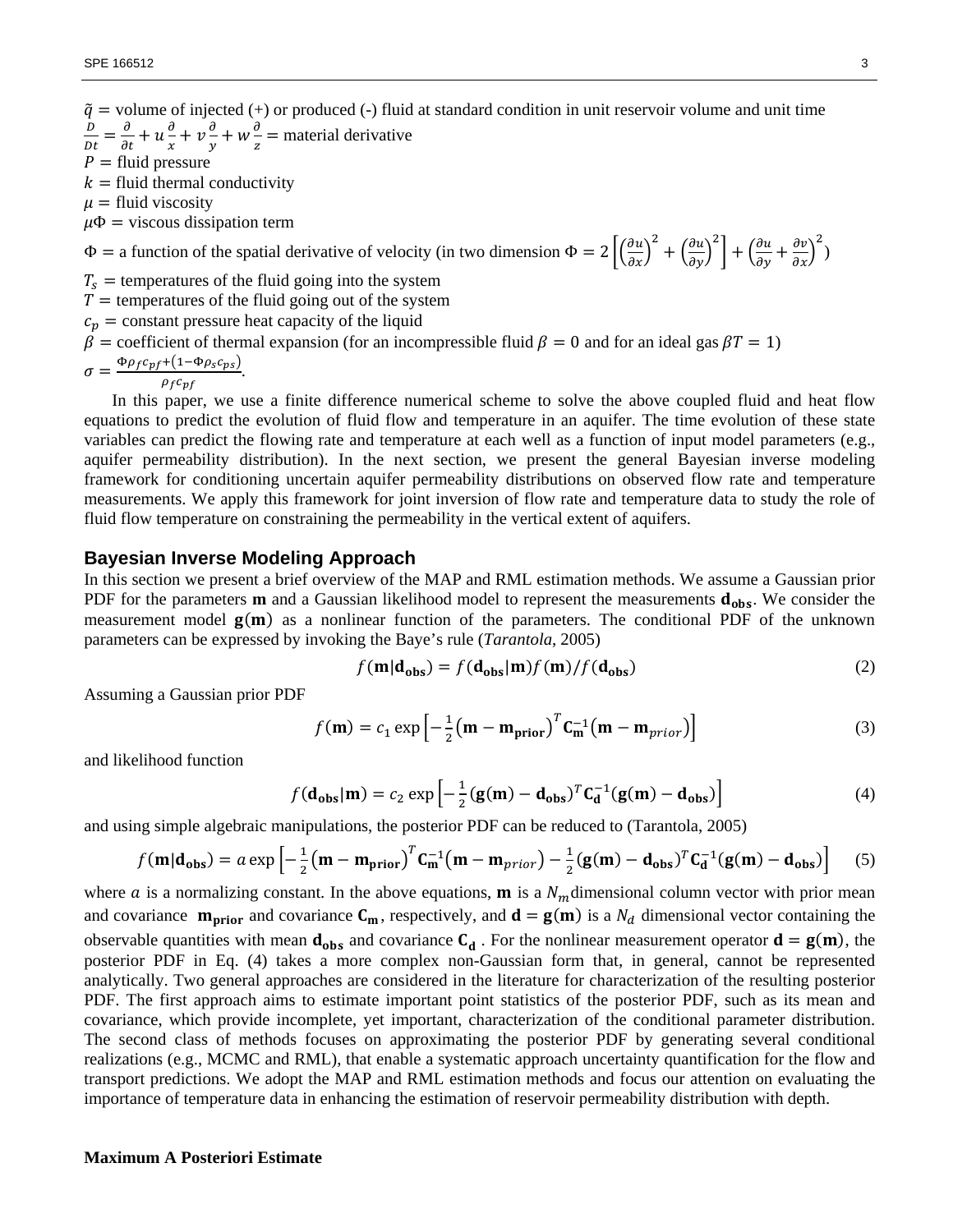The MAP estimate  $m_{MAP}$  is the model that maximizes the conditional PDF  $f(m|d_{obs})$ 

$$
\mathbf{m}_{\mathbf{MAP}} = \operatorname{argmin}_{m} O(\mathbf{m})
$$
 (6)

or equivalently minimizes (using Gaussian assumptions)

$$
O(\mathbf{m}) = \frac{1}{2} \left( \mathbf{m} - \mathbf{m}_{\text{prior}} \right)^T \mathbf{C}_{\mathbf{m}}^{-1} \left( \mathbf{m} - \mathbf{m}_{\text{prior}} \right) + \frac{1}{2} (\mathbf{g}(\mathbf{m}) - \mathbf{d}_{\text{obs}})^T \mathbf{C}_{\mathbf{d}}^{-1} (\mathbf{g}(\mathbf{m}) - \mathbf{d}_{\text{obs}}) \tag{7}
$$

The above minimization can be implemented using the classical Newton approach. By taking the derivative of the objective function in Eq. (6) with respect to and rearranging, we get the following iterations that at convergence yields a local solution

$$
\mathbf{m}^{n+1} = \left[ \left( \mathbf{C}_{\mathbf{m}}^{-1} + \mathbf{C}_{\mathbf{m}}^{-1} \right)^{T} + \mathbf{G}^{n} \left( \mathbf{C}_{\mathbf{d}}^{-1} + \mathbf{C}_{\mathbf{d}}^{-1} \right)^{T} \mathbf{G}^{n} \right]^{-1}
$$
  

$$
\left[ \left( \mathbf{C}_{\mathbf{m}}^{-1} + \mathbf{C}_{\mathbf{m}}^{-1} \right)^{T} \mathbf{m}_{\text{prior}} + \mathbf{G}^{n} \left( \mathbf{C}_{\mathbf{d}}^{-1} + \mathbf{C}_{\mathbf{d}}^{-1} \right)^{T} \left( \mathbf{d}_{\text{obs}} - \mathbf{g}(\mathbf{m}^{n}) + G^{n} \mathbf{m}^{n} \right) \right]
$$
(8)

Here, **G** is the sensitivity matrix with elements  $G_{ij} = \frac{\partial g_i}{\partial m_j}$ . Once the MAP estimate  $\mathbf{m}_{MAP}$  is found, the posterior covariance matrix  $C_{m,MAP}$  can be approximated through linearization about the MAP estimate as

$$
\mathbf{C}_{\mathbf{m},MAP} = \left(\mathbf{G}_{MAP}^{T}\mathbf{C}_{\mathbf{d}}^{-1}\mathbf{G}_{MAP} + \mathbf{C}_{\mathbf{m}}^{-1}\right)^{-1}
$$
(9)

The gradients required for carrying out the the iteration in Eq. (8) can be efficiently computed using the adjoint method (Oliver et al., 2008).

#### **Randomized Maximum Likelihood**

A practical approach for uncertainty assessment is to generate multiple realizations of the conditional PDF of the parameters. Theoretically rigorous sampling methods such as MCMC can be applied to generate conditional realizations. However, these methods are computational too demanding for practical applications where large-scale nonlinear flow and transport models are considered (*Liu and Oliver*, 2003). The RML is proposed as an approximate method for sampling from the posterior PDF (*Kitanidis*, 1995; *Oliver*, 1996). When the data and model are related linearly, the RML can be shown to correctly sample the posterior PDF (*Oliver* 1996). For nonlinear data and model relation that are frequently encountered in practice, the method is considered a an approximate conditional sampling technique. Computational results indicate that even for weakly nonlinear problems, such as single-phase flow the RML sampling provides a reasonable characterization of the posterior PDF (*Oliver*, 1996; 1999; *Liu and Oliver* 2003). The RML formulation for conditioning an unconditional realization on flow data leads to minimizing the objective function

$$
S(\mathbf{m}) = (\mathbf{m} - \mathbf{m}_{u,i})^T \mathbf{C}_{\mathbf{m}}^{-1} (\mathbf{m} - \mathbf{m}_{u,i}) + (\mathbf{g}(\mathbf{m}) - \mathbf{d}_{u,i})^T \mathbf{C}_{\mathbf{d}}^{-1} (\mathbf{g}(\mathbf{m}) - \mathbf{d}_{u,i})
$$
(10)

where  $m_{u,i}$  is an unconditional realization of the model variable,  $d_{u,i}$  represents an instance of the data vector with a Gaussian noise distribution,  $\mathbf{m}_{c,i}$  denotes the conditional realization that minimizes the objective function in Eq. (10). To generate *N* conditional realizations using the RML approach, the above optimization must be solve *N* time each starting with a different instances of the unconditional parameters  $m_{u,i}$  and measurements  $d_{u,i}$ .

#### **Experiment Setup**

We consider a non-isothermal three-dimensional single phase flow system in a geothermal reservoir. The information about the reservoir model and simulation parameters can be found in Tables 1 through 3. Table 4 contains the parameter used for geostatistical simulation of the reference model and the unconditional realizations used for the RML implementation. The initial temperature on the top layer of the reservoir is 100 °C and that on the bottom layer is 200 °C. The geothermal gradient is assumed to be constant within the reservoir. The configuration of the reservoir model and the initial temperature distribution are given in Fig. 1a. Water at room temperature (20 °C) is injected through the injection well in the middle of the reservoir and is produced from the eight production wells symmetrically located on the edges of the domain. The observations of pressure at injection well and flow rate and temperature at the production wells are used for estimation of the permeability map. The observations were generated by running the forward simulation with a reference permeability model and adding 2% uncorrelated observation error to the simulation results.

To model distributed temperature measurements, in some experiments we also included temperature data from each layer of the formation at each production well. The injection well is rate controlled while each of the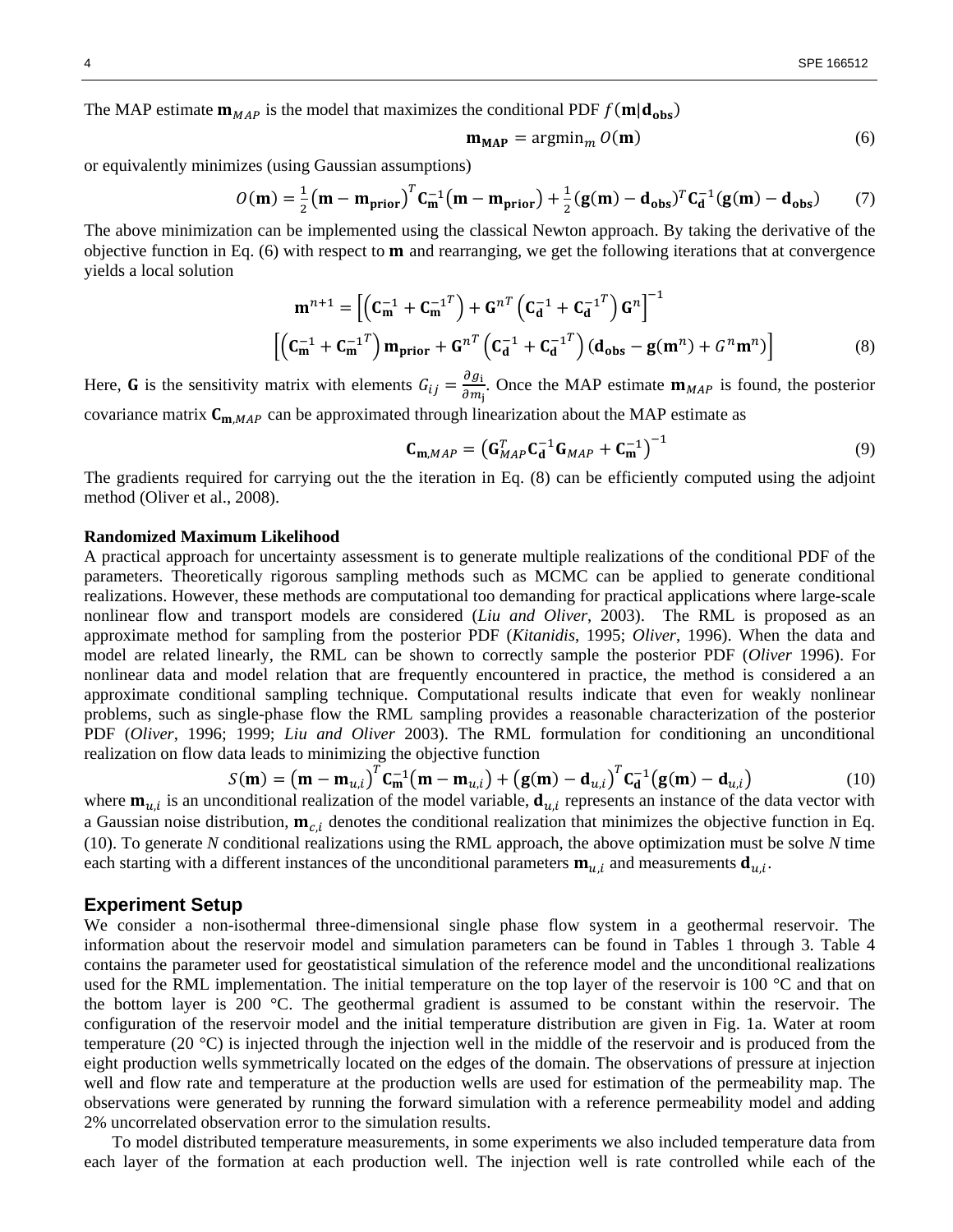production wells operates with a constant pressure of 2900 psi (initial field pressure is 3000 psi). Fluid production rate at each well is measured as the sum of the production rate from different layers. The observed production temperature is the flow rate weighted mean of the production temperature at each production layer. We also consider a case with permanent downhoe sensors deployed to measure the produced fluid temperature at each layer (*Kragas et al.*, 2001). The well index of the production well is obtained from Peaceman's model (Peaceman, 1978). The liquid properties of water were used in these experiments. The logarithm of true permeability map and the true heat conductivity map are generated by drawing two samples from the sequential Gaussian simulation based on the variogram parameters reported in Table 4. The Stanford Geostatistical Modeling Software SGSIM was used to generate the true and prior realizations in this study, all using the same variogram model (*Remy et al*. 2008).

## **Results and discussion**

#### **MAP Estimation Results**

Figure 1 summarizes the field setup and reference models. The field configuration and well locations as well as the true heat conductivity and log-permeability maps and the uniform permeability as an initial model for this experiment are shown in Figs. 1a through 1d, respectively. The permeability characterization results with different measurement types are presented in Fig. 2. The permeability map estimated from only the production rate (first column) shows homogeneity along the vertical direction. However, when conditioned on production temperature (the second and third columns), the conditional permeability indicates heterogeneity along the vertical direction that is consistent with the reference permeability model. This shows that the fluid temperature data is capable of resolving the vertical distribution of aquifer permeability. When measured at the surface, the flow data mainly conveys information about the horizontal distribution of the aquifer permeability and does not provide much vertical resolution. The temperature data, on the other hand, shows sensitivity to the permeability in each aquifer layer since geothermal gradient results in lower temperatures on the upper layers of the aquifer. As a result, if the permeability on the upper layer is higher, the produced fluid will have a lower temperature. Consequently, observations of production temperature can reveal information about the contribution of each aquifer layer to the produced water. The sensitivity analysis, shown on the last two rows of Fig. 2, further demonstrates this point. From these plots, we observe that the sensitivity maps of the production rate have the same sign along the vertical direction while those for the production temperature have opposite signs. Hence, conditioning the permeability estimation on both production rate and temperature improves the resolution of the permeability map in the vertical direction. The performance of each method is quantified using a root-mean-squared error measure that is summarized in Table 4. These results show that the estimation quality increases with addition of a new data type, which is an expected outcome.

To further study the effect of temperature data measured by downhole fiber optic sensors, we integrated temperature data from distributed permanent downhole sensors at each layer of the formation in the production wells. The estimation results for this case are shown in the fourth column of Fig. 2. The MAP estimate of the permeability distribution shows a higher resolution than those obtained without downhole temperature sensors. This is because the distributed temperature data provide more detailed information about the "average" permeability in each layer by measuring the cold water breakthrough at each layer. In the absence of distributed temperature sensors, the permeability of each layer has to be inferred from the temperature of the mixed fluid from all layers measured at the surface. The estimated variance maps also convey important information about the information content in each data type. When only flow rate data is integrated, a significant portion of the variance, especially in the vertical direction, remains in the solution. As the information content of the data in the vertical direction increases (by adding temperature data) so does the resolution of the estimated maps. Similar conclusions can be drawn by examining the sensitivity maps on the last two rows of Fig. 2.

While the permeability MAP and variance estimates provide important information about the likely distribution of permeability and its corresponding confidence, respectively, they do not provide a systematic approach for estimating the flow prediction uncertainties. A practical approach to uncertainty quantification is achieved through Monte-Carlo simulation and ensemble forecasting. Markov Chain Monte-Carlo (MCMC) methods provide a rigorous approach for sampling from the posterior distribution (Tarantola, 2005). However, they suffer from prohibitive computational costs that limit their practical applications. In the next section, we present the randomized maximum likelihood (RML) as an approximate sampling that for linear-Gaussian models reduces to exact sampling from the poster distribution and has been shown to provide reasonable results for mildly nonlinear models, without any formal convergence proof.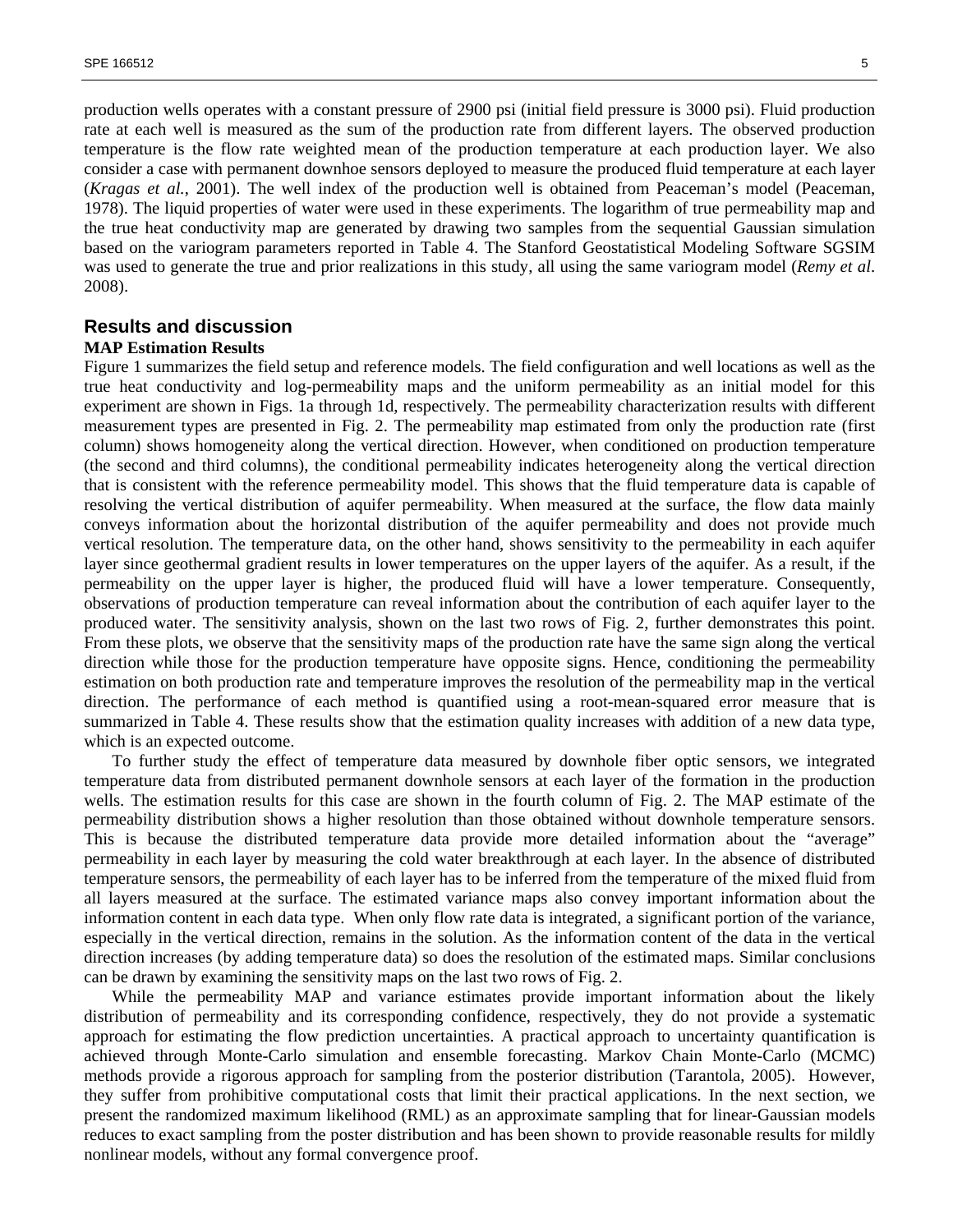#### **RML for Uncertainty Quantification**

While the MAP estimation results give important information about the overall distribution of the permeability in the field, it cannot be used to generate multiple realizations of the permeability field that are conditioned on the dynamic data. Here, we present the results from applying the RML approach to generate multiple conditional models that can be used for uncertainty quantification and risk assessment. We first generate *N*=100 unconditional log-permeability realizations  $\mathbf{m}_{u,i}$  using the prior variogram/covariance model and the same number of measurement instances  $\mathbf{d}_{ui}$  based on the data noise distribution model. The parameters used for geostatistical simulation of the prior realizations are reported in Table 4. Each pair of the resulting realizations  $(\mathbf{m}_{u,i}, \mathbf{d}_{u,i})$  is then used in forming the RML objective function in Eq. (10), which is minimized using a gradient-based algorithm. The gradients are efficiently calculated by an adjoint model.

The RML estimation results are summarized in Figs. 3 and 4. Figure 3a contains the sample mean (left) and standard deviation (right) maps for the unconditional realizations. In Fig. 3b, the same results are shown after conditioning on rate, surface and sensor temperature data. On average, similar to the MAP estimates, the RML results also identify the main high and low permeability trends in the field. Figures 4a and 4b display six randomly selected unconditional and conditional realizations, respectively. The conditioning data include production flow rate and temperature, as well as the temperature measured at each layer by the distributed sensors in the wells. It is evident from these plots that the permeability realizations exhibit more detailed heterogeneity than the MAP estimate. Each of the calibrated realizations captures the overall field connectivity and permeability trend. However, given the local nature of the gradient-based optimization used it is possible that some of the realization may have been trapped in a local solution. In such cases, the solution can be discarded if the resulting data match (likelihood function) becomes unacceptable. We did not observe large mismatches in our experiments.

### **Conclusion**

We studied the role of temperature data in the estimation of permeability in geologic formations that exhibit thermal gradient. We developed a coupled heat and fluid flow model by taking into account advection, thermal conduction, thermal expansion, and viscosity dissipation effects and used the finite difference method to numerically solve these equations to predict fluid and heat flow response of the formation under a given heat production scenario. We also derived the numerical adjoint model for the coupled heat and fluid flow equations to efficiently compute the gradients of the well response quantities with respect to aquifer permeability. We evaluated the effect of temperature data on estimating the permeability distribution using two estimation methods: the MAP approach and the RML method. While the MAP estimate provides the most likely estimate of the posterior distribution, the RML estimation method provides multiple conditional realizations of the permeability map that can be useful for uncertainty quantification. These methods were used to integrate, individually and in combination, three different data types, i.e. water production rate, water production temperature at the surface and measured temperature at each layer from distributed sensors that are deployed in the well. The estimation results suggest that while the production rate data convey information on permeability heterogeneity mainly along the horizontal direction, production temperature, even when it is only measured at the surface, reveals complementary permeability information along the vertical direction. This is attributed to the temperature data content, which in this case combines the information about the vertical temperature gradient in the formation with the flow contribution from each layer. Since the flow contribution at each layer is governed by the respective permeability in that layer, temperature measurements contain information about permeability distribution at different layers, which can be integrated to enhance the permeability distribution in the vertical extent of the formation. Temperature data can play a significant role in characterization of deep aquifers, dipped reservoirs, and geothermal resources that exhibit significant temperature variations.

#### **References**

Arnold G., Cavalero S.R., Clifford P.J.; Goebel E.M., Hutchinson D.A., Leung E.N., Weiss T.D., Grass D.B. (2010): Thunder Horse and Atlantis Deepwater Frontier Developments in the Gulf of Mexico: Thunder Horse Takes Reservoir Management to the Next Level. Paper OTC 20396 MS presented at the Offshore Technology Conference, Houston, Texas, 3-6 May. DOI: 10.4043/20396-MS.

Bejan A. (2004): *Convection Heat Transfer*. New York City: John Wiley & Sons.

- Evensen, G. (1994), Sequential data assimilation with a non-linear quasigeostrophic model using Monte Carlo methods to forecast error statistics, *J. Geophys. Res., 99*(C5), 10,143–10,162.
- Finsterle S. (1999): *Itough2 User's Guide*, Berkeley, CA: Lawrence Berkeley National Laboratory.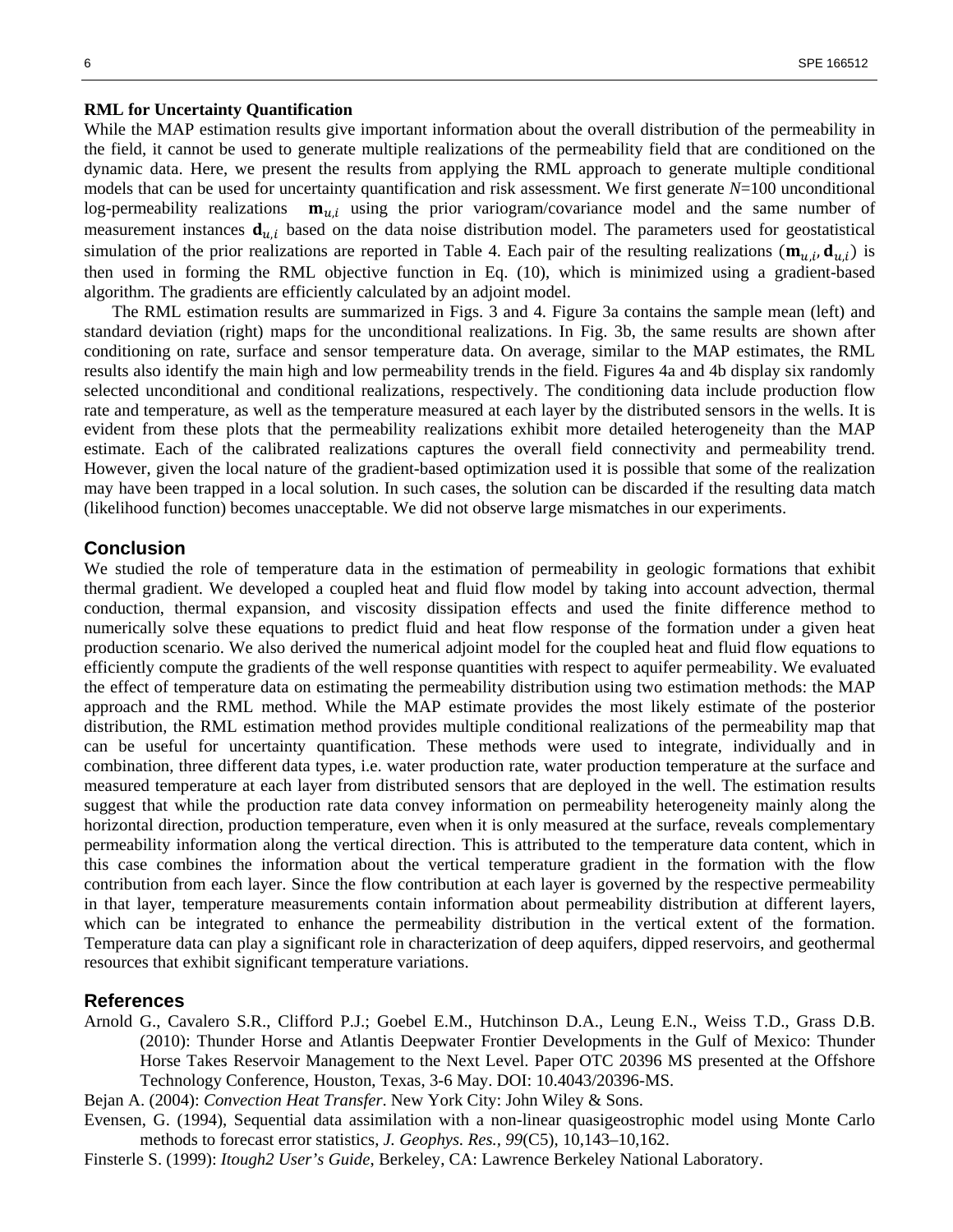- Franssen, H. H., Alcolea, A., Riva, M., Bakr, M., van de Wiel, N., Stauffer, F., and Guadagnini, A. (2009), A comparison of seven methods for the inverse modelling ofgroundwater flow. application to the characterisation of well catchments, *Advances in Water Resources*, 32(6), pp. 851-872 doi:10.1016//j.advwatres.2009.02.011.
- Fryer V.I., Dong S., Otsubo Y. et al. (2005): Monitoring of Real-Time Temperature Profiles across Multizone Reservoirs During Production and Shut in Periods Using Permanent Fiber-Optic Distributed Temperature Systems. Paper SPE 92962 MS presented at the SPE Asia Pacific Oil and Gas Conference and Exhibition, Jakarta, Indonesia, 5-7 April. DOI: 10.2118/92962-MS.
- Giering R., Kaminski T. (1998): Recipes for Adjoint Code Construction. *ACM Transactions on Mathematical Software (TOMS)* **24** (4): 437-474. DOI: 10.1145/293686.293695.
- Hutchinson D., Kuramshina N., Sheydayev A. (2007). The New Interference Test: Reservoir Connectivity Information from Downhole Temperature Data. Paper SPE 11672 MS presented at International Petroleum Technology Conference, Dubai, U.A.E., 4-6 December. DOI: 10.2523/11672-MS.
- Jafarpour B., McLaughlin D.B. (2009): Reservoir characterization with discrete cosine transform, part-1: parameterization, part-2: history matching. *Soc. Pet. Eng. Journal;*14(1): 182-201.
- Jafarpour B., Tarrahi M. (2011): Assessing the performance of the ensemble Kalman filter for subsurface flow data integration under variogram uncertainty, Water Resources Research, 47, W05537, 26 PP.
- Kiryukhin A.V., Asaulova N.P., Finsterle S. (2008): Inverse Modeling and Forecasting for the Exploitation of the Pauzhetsky Geothermal Field, Kamchatka, Russia. *Geothermics* **37** (5): 540-562.
- Kitadinis P. (1995): Quasi-linear Geostatistical Theory for Inversing, *Water Resources Research,* 31(10), pp. 2411- 2419.
- Vogt C., Marquart G., Kosack C., Wolf A., Clauser A. (2012). Estimating the permeability distribution and its uncertainty at the EGS demonstration reservoir Soultz-sous-Forêts using the ensemble Kalman filter,Water Resources Research, 48(8), DOI: 10.1029/2011WR011673.
- Kragas T.K., Williams B.A., Myers G.A. (2001): The Optic Oil Field: Deployment and Application of Permanent in-Well Fiber Optic Sensing Systems for Production and Reservoir Monitoring. Paper SPE 71529 MS presented at the SPE Annual Technical Conference and Exhibition, New Orleans, Louisiana, 30 September-3 October. DOI: 10.2118/71529-MS.
- Kühn M., Gessner K. (2009): Coupled Process Models of Fluid Flow and Heat Transfer in Hydrothermal Systems in Three Dimensions. *Surveys in geophysics* **30** (3): 193-210. DOI: 10.1007/s10712-009-9060-8.
- Liu N., Oliver D. (2003): Evaluation of Monte Carlo Methods for Assessing Uncertainty. *SPE Journal* **8** (2): 188- 195.
- Marchuk G.I., Agoshkov V.I., Shutiaev V. (1996): *Adjoint Equations and Perturbation Algorithms in Nonlinear Problems*. Florence, KY: CRC.
- Mukhopadhyay S. (2009): Parameter Estimation from Flowing Fluid Temperature Logging Data in Unsaturated Fractured Rock Using Multiphase Inverse Modeling. *Water Resour. Res.* **45** (4): W04414. DOI: 10.1029/2008wr006869
- Nath D.K., Finley D.B., Kaura, J.D. (2006): Real-Time Fiber-Optic Distributed Temperature Sensing (DTS)-New Applications in the Oil Field. Paper SPE 103069 MS presented at the SPE Annual Technical Conference and Exhibition, San Antonio, Texas, 24-27 September. DOI: 10.2118/103069-MS.
- Neuman S., Carrera J. (1985): Maximum-Likelihood Adjoint-State Finite-Element Estimation of Groundwater Parameters under Steady-and Nonsteady-State Conditions. *Applied mathematics and computation* **17** (4): 405-432. DOI: 10.1016/0096-3003(85)90043-8.
- Oliver D.S., He N., Reynolds A.C. (1996): Conditioning Permeability Fields to Pressure Data. Paper presented at 5th European Conference on the Mathematics of Oil Recovery, Mining University Leoben, Austria, September 3-6.
- Oliver D.S., Reynolds A.C., Liu N. (2008): *Inverse Theory for Petroleum Reservoir Characterization and History Matching*. Combridge, UK: Cambridge Univ Press.
- Peaceman D.W. (1978): Interpretation of Well-Block Pressures in Numerical Reservoir Simulation. *Old SPE Journal* **18** (3): 183-194.
- Pruess K., Oldenburg C., Moridis G. (1999). *Tough2 User's Guide*, Berkeley, CA: Lawrence Berkeley National Laboratory.
- Rath V., Wolf A., Bücker H. (2006): Joint Three‐Dimensional Inversion of Coupled Groundwater Flow and Heat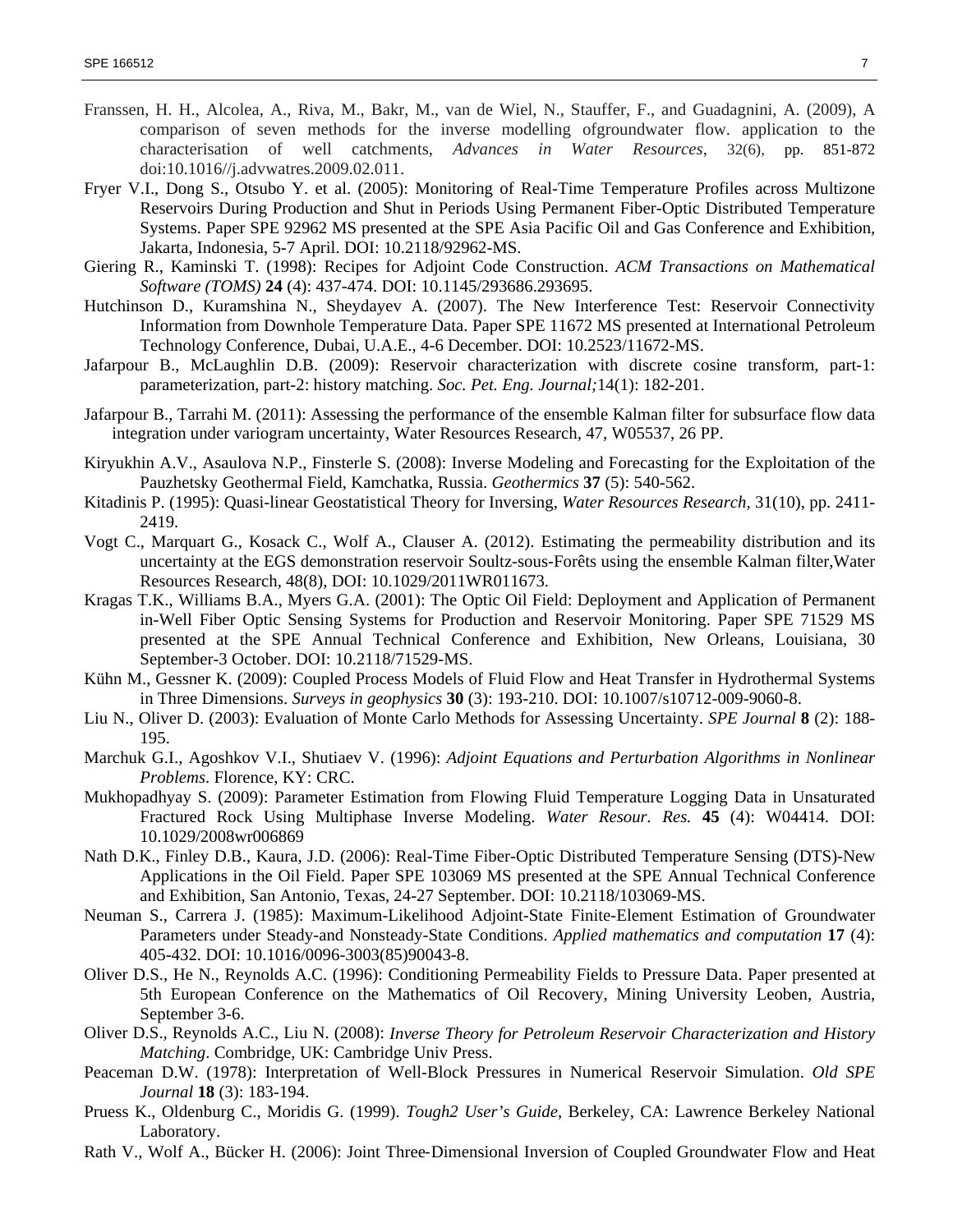Transfer Based on Automatic Differentiation: Sensitivity Calculation, Verification, and Synthetic Examples. *Geophysical Journal International* **167** (1): 453-466. DOI: 10.1111/j.1365-246X.2006.03074.x.

- Remy N., Boucher A., Wu J. (2008): *Applied Geostatistics with Sgems: A User's Guide. Combridge,* UK: Cambridge Univ Press.
- Somerton W., Keese J., Chu S. (1973): Thermal Behavior of Unconsolidated Oil Sands. *Old SPE Journal* **14**(5): 513-521. DOI: 10.2118/4506-PA.
- Tarantola A. (2005): *Inverse Problem Theory and Methods for Model Parameter Estimation*: Society for Industrial Mathematics.
- Vrugt J.A., Ter Braak C.J.F., Clark M.P., Hyman J.M., Robinson B.A. (2001): Treatment of input uncertainty in hydrologic modeling: Doing hydrology backward with Markov chain Monte Carlo simulation, Water Resour. Res, 44(12), W00B09.
- Woodbury A.D., Smith, L. (1988): Simultaneous inversion of hydrogeologic and thermal data: 2. Incorporation of thermal data, Water Resources Research, 24(3), pp. 356–372.

## **Tables**

| Properties                   | Value                               |  |
|------------------------------|-------------------------------------|--|
| Simulation time              | $1000$ days                         |  |
| Observation interval         | $50$ day                            |  |
| <b>Reservoir Dimension</b>   | $1260.0 \times 1260.0 \times 660.0$ |  |
| Grid system                  | $21 \times 21 \times 11$            |  |
| Cell dimension               | $60.0 \times 60.0 \times 60.0$ feet |  |
| Initial pressure             | 2920 psi                            |  |
| Boundary conditions          | No flow boundary conditions         |  |
| Production rate error        | 2%                                  |  |
| Production temperature error | 2%                                  |  |
| Injection pressure error     | 2%                                  |  |
| Temeprature sensor error     | 2%                                  |  |
| Gravity                      | $0 m/s2$ (Neglected)                |  |

Table 1. General simulation parameters

| Properties                        | Value                              |  |
|-----------------------------------|------------------------------------|--|
| Number of injectors               | 8                                  |  |
| Number of producers               |                                    |  |
| Well index Model                  | Peaceman's model(Peaceman 1978)    |  |
| Total injection rate              | 66000 BBL/Day                      |  |
| Injection fluid temperature       | 20 °C                              |  |
| Production well radius            | 0.583 feet                         |  |
| Production well BHP               | 2900 psi                           |  |
| Observation at the injection well | Pressure                           |  |
| Observation at production wells   | Surface flow rate and temperature  |  |
| Observation at deployed sensors   | Well flow temperature (each layer) |  |

Table 3. Rock and fluid properties

| Properties                             | Value                                        |
|----------------------------------------|----------------------------------------------|
| Rock porosity                          | 0.2                                          |
| Rock heat capacity                     | $0.84 \times 10^3$ J/K                       |
| Rock density                           | $2.7 \times 10^3$ kg/m <sup>3</sup>          |
| Fluid reference density                | 1 $\times$ 10 <sup>3</sup> kg/m <sup>3</sup> |
| Fluid heat capacity                    | 4.19 $\times$ 10 <sup>3</sup> J/K            |
| Fluid compressibility                  | $3 \times 10^{-6}$ (1/psi)                   |
| Fluid thermal expansion coefficient    | 207 $(10^{-6}/^{\circ}C)$                    |
| Pressure at fluid reference density    | 2800 psi                                     |
| Temperature at fluid reference density | 20 °C                                        |
| Fluid viscosity model                  | Likhachev's model (2003)                     |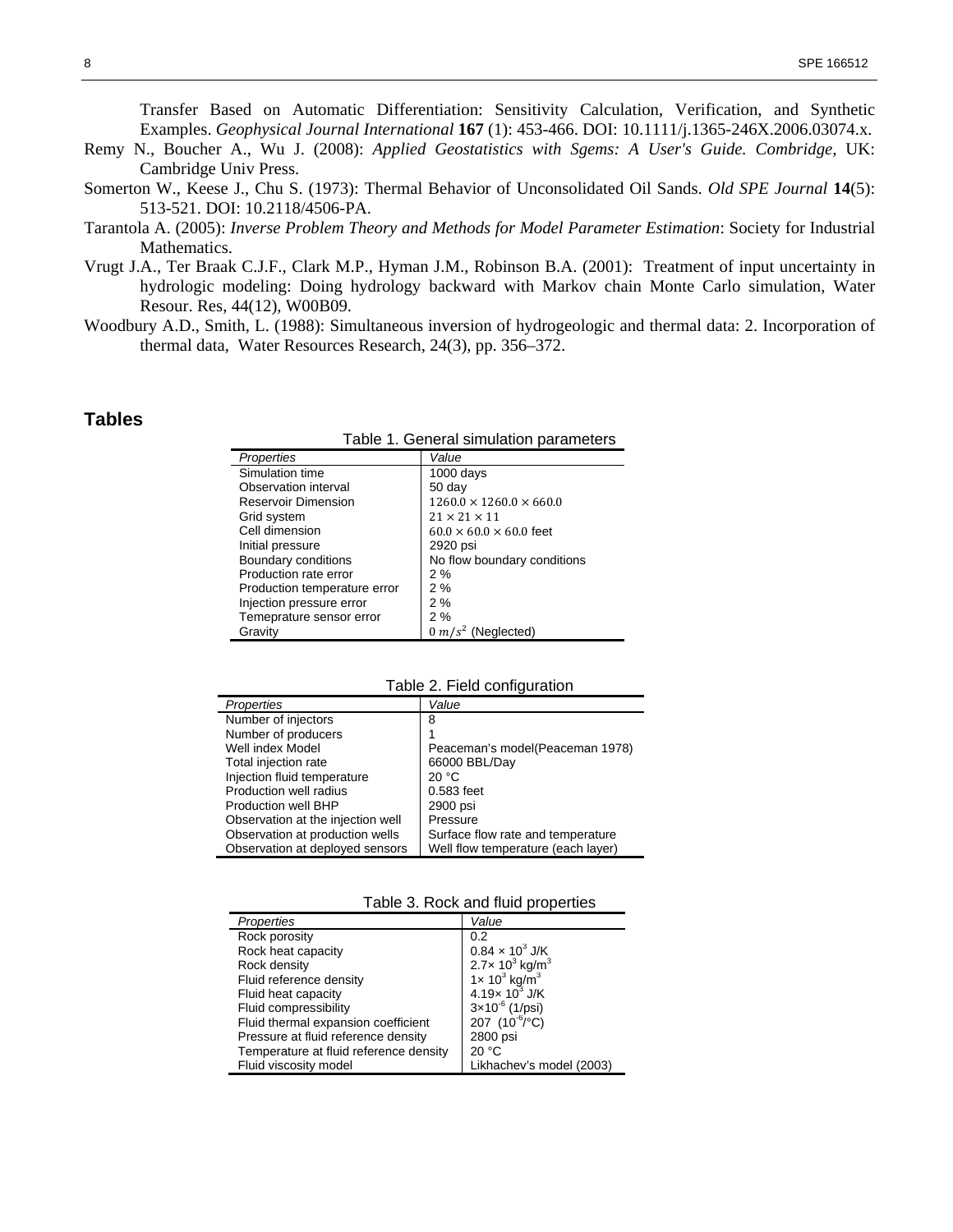| Properties                                 | Value                    |
|--------------------------------------------|--------------------------|
| Kriging type                               | Ordinary Kriging         |
| Max conditioning data                      | 12                       |
| Search Ellipsoid Ranges                    | $21 \times 21 \times 6$  |
| Search Ellipsoid Angles                    | $0 \times 0 \times 0$    |
| Variogram model                            | Spherical                |
| <b>Nugget Effect</b>                       | 0                        |
| Logarithm permeability contribution (Sill) | 1 $\ln^2(mD)$            |
| Thermal conductivity contribution (Sill)   | $0.09 W^2/(m \cdot K)^2$ |
| Logarithm permeability mean                | 1 $ln(mD)$               |
| Thermal conductivity mean                  | $3 W/(m \cdot K)$        |

Table 4. Geostatistical simulation parameters

Table 5. Performance of MAP permeability estimation

| Rate                                 | Temp | Rate and Temp | Rate Temp Sensor |
|--------------------------------------|------|---------------|------------------|
| RMSE   $3.4341e+003$   $2.1451e+003$ |      | $1.9020e+003$ | $1.7837e+003$    |

## **Figures**



**Fig. 1.** (a) Field configuration and temperature gradient; (b) heterogeneous aquifer permeability distribution; (c) aquifer thermal conductivity distribution; (d) initial permeability field for the MAP estimation.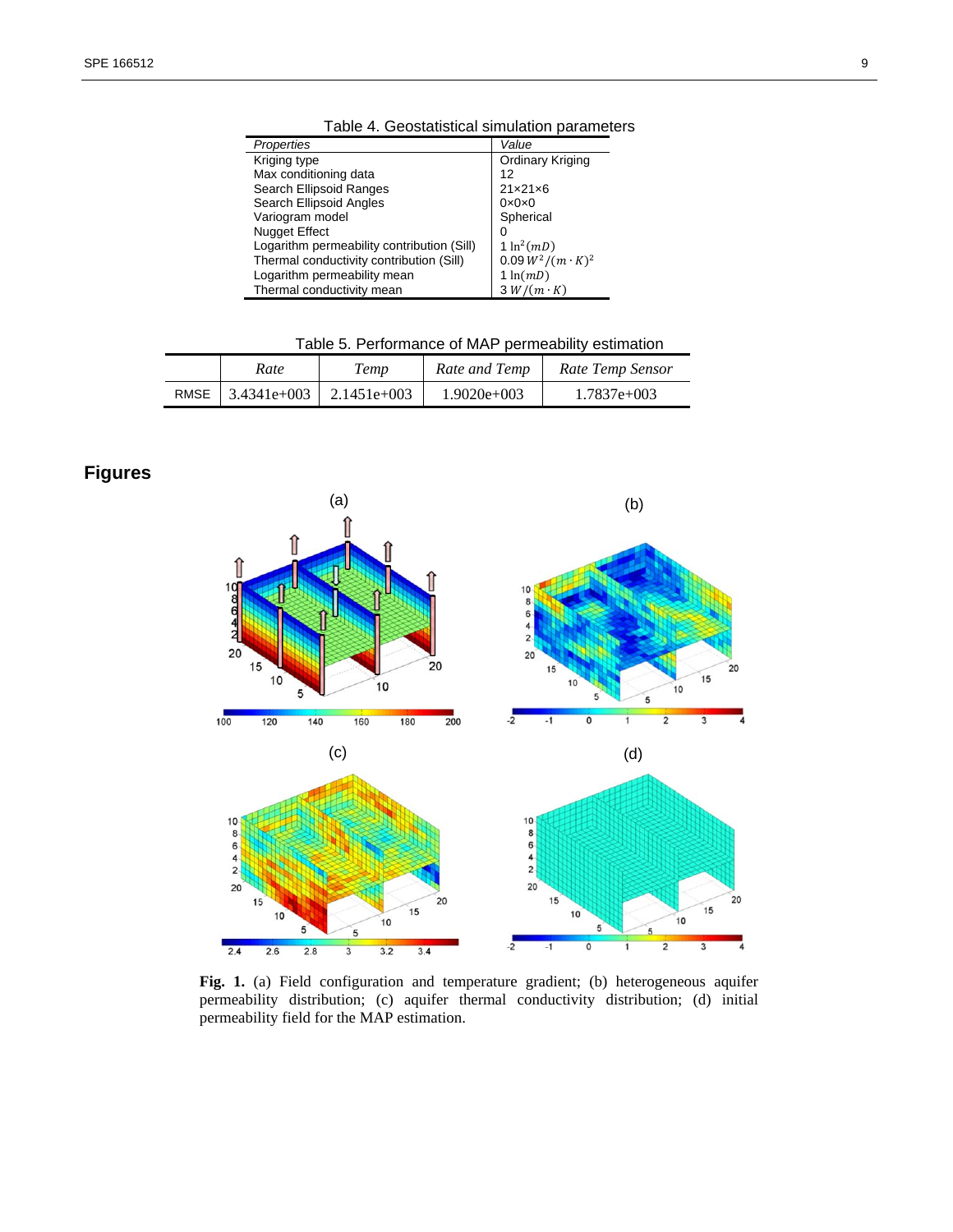

**Fig. 2.** MAP estimation result for different observations (columns); the MAP estimates and their corresponding variance maps are shown in rows one and two; rows three and four display the averaged flow rate and temperature observation sensitivities to the unknown permeability distribution, respectively; the estimation results are shown for flow rate only (first column), surface temperature only (second column), flow rate and surface temperature (third column), and flow rat, fluid temperature measured at the surface and fluid temperature measured at each layer by distributed sensors in the wells (fourth column).